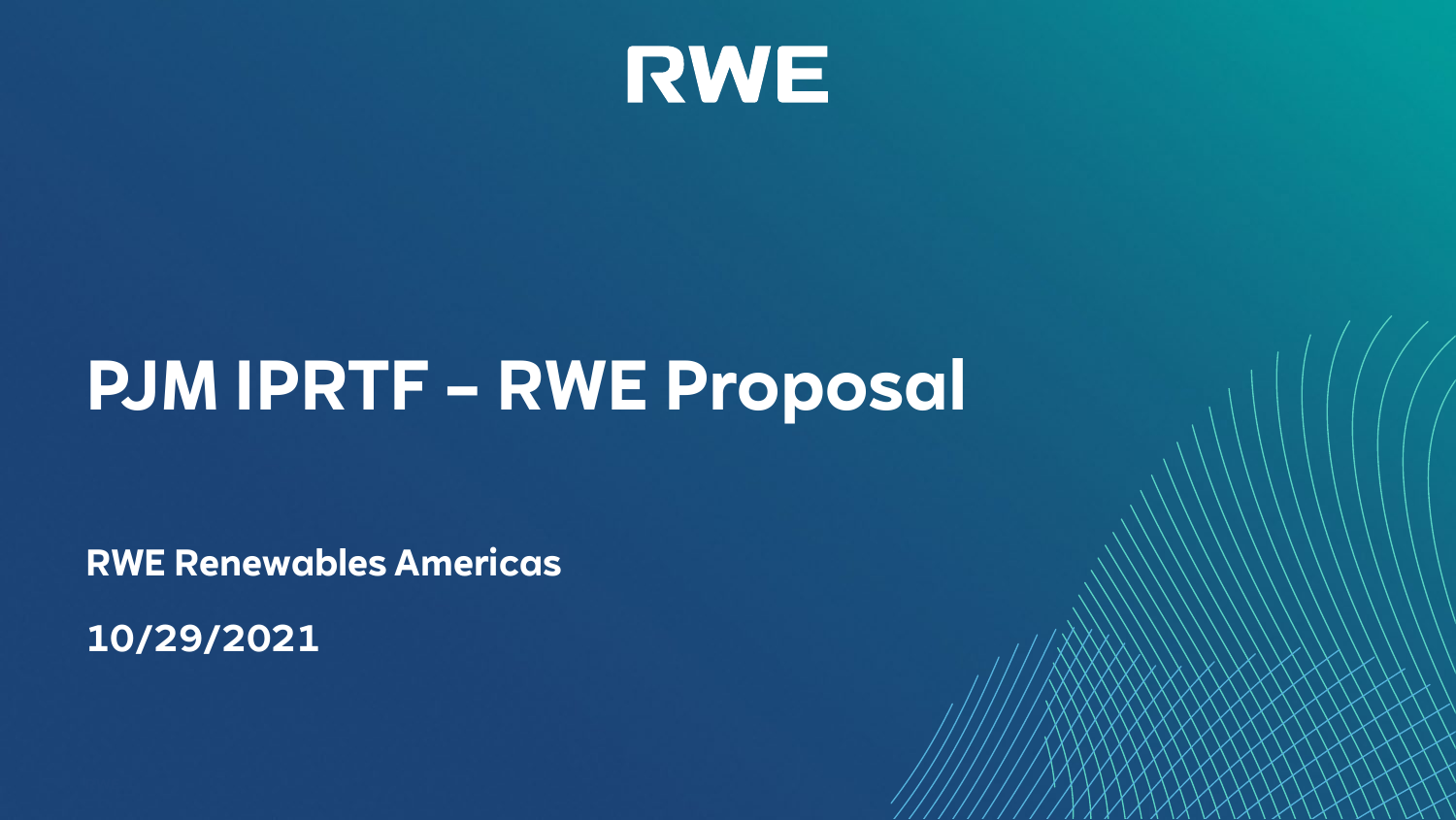## **Interconnection Process Main Goals for Interconnection Customers ("IC")**

### **Predictable schedule and COD**

- Long process that can take five years or more from queue entry to Commercial Operation.
- Need to align this schedule with permitting, procurement, financing, construction etc.
- Firm deadlines with offtake and to be eligible for tax credits.

• A project cannot fully know its network upgrades and costs at queue entry.

**Economic Upgrades** 

**and Budget**

- However, we expect clear, fair and reasonable cost allocation and cost causation rules.
- If upgrades bring other benefits (public policy support, economic or reliability benefits) cost allocation rules should reflect that.

#### **Quality Interconnection Product and Service** 鶩

- Studies need to be accurate and replicable.
- Projects needs to connect reliably and with minimized risk of congestion and curtailment.
- Network upgrades, if needed, should be identified as part of the interconnection process.
- Uncertainties addressed before signing an ISA.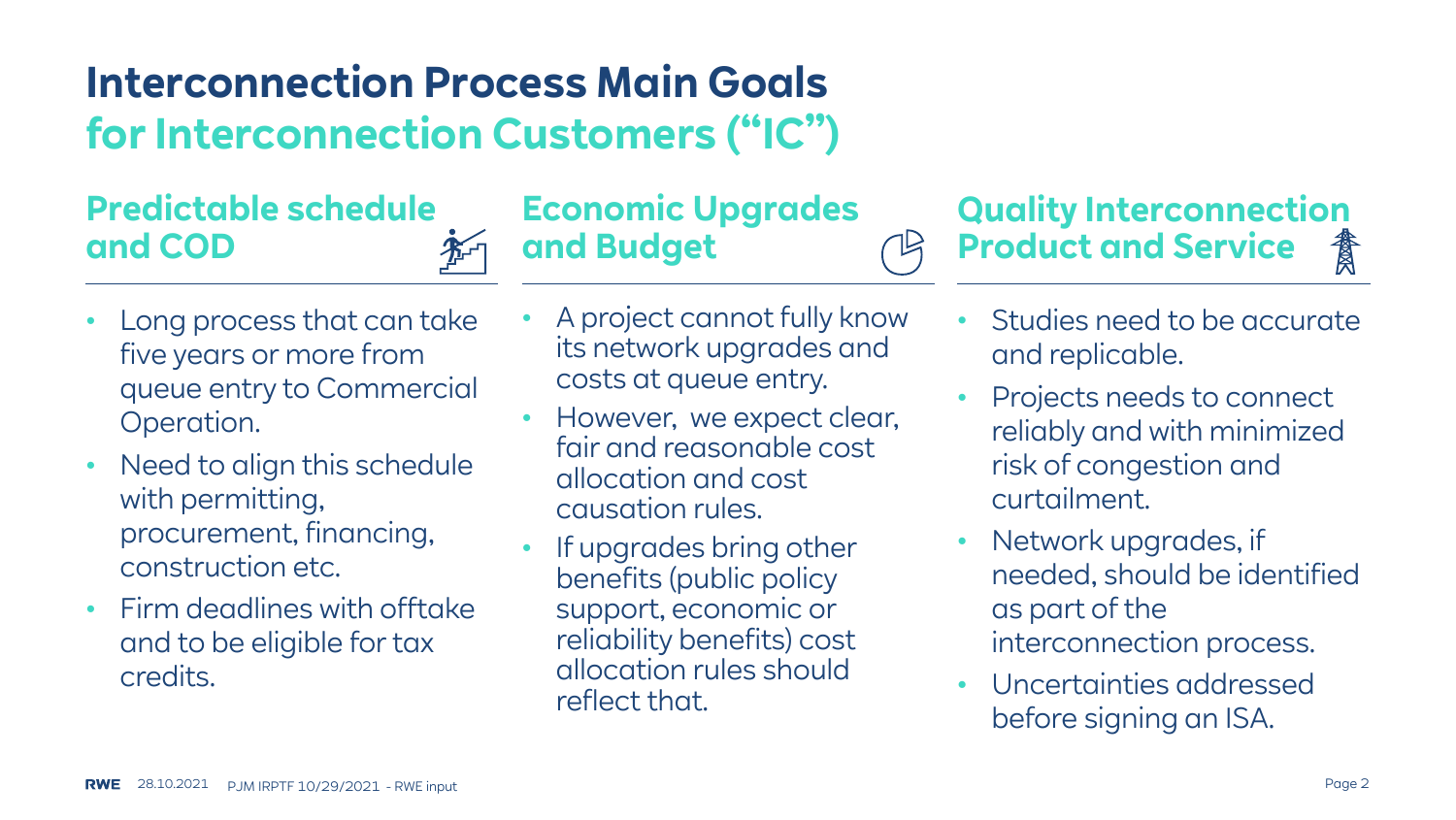### **PJM Proposal**

## **RWE acknowledges PJM's proposal gives a very solid starting p**

- RWE is mostly supportive to the PJM proposal. The cluster construct addresses many of the stakeholder concerns and is a step in the right direction.
- Our input is focused on incremental improvements in several areas, in order to increase certainty:
	- Site Control language alignment
	- 2. Affected Systems studies coordination
	- 3. ISA execution timeline
	- 4. Study methodology and coordination
	- 5. Public Policy and SAA alignment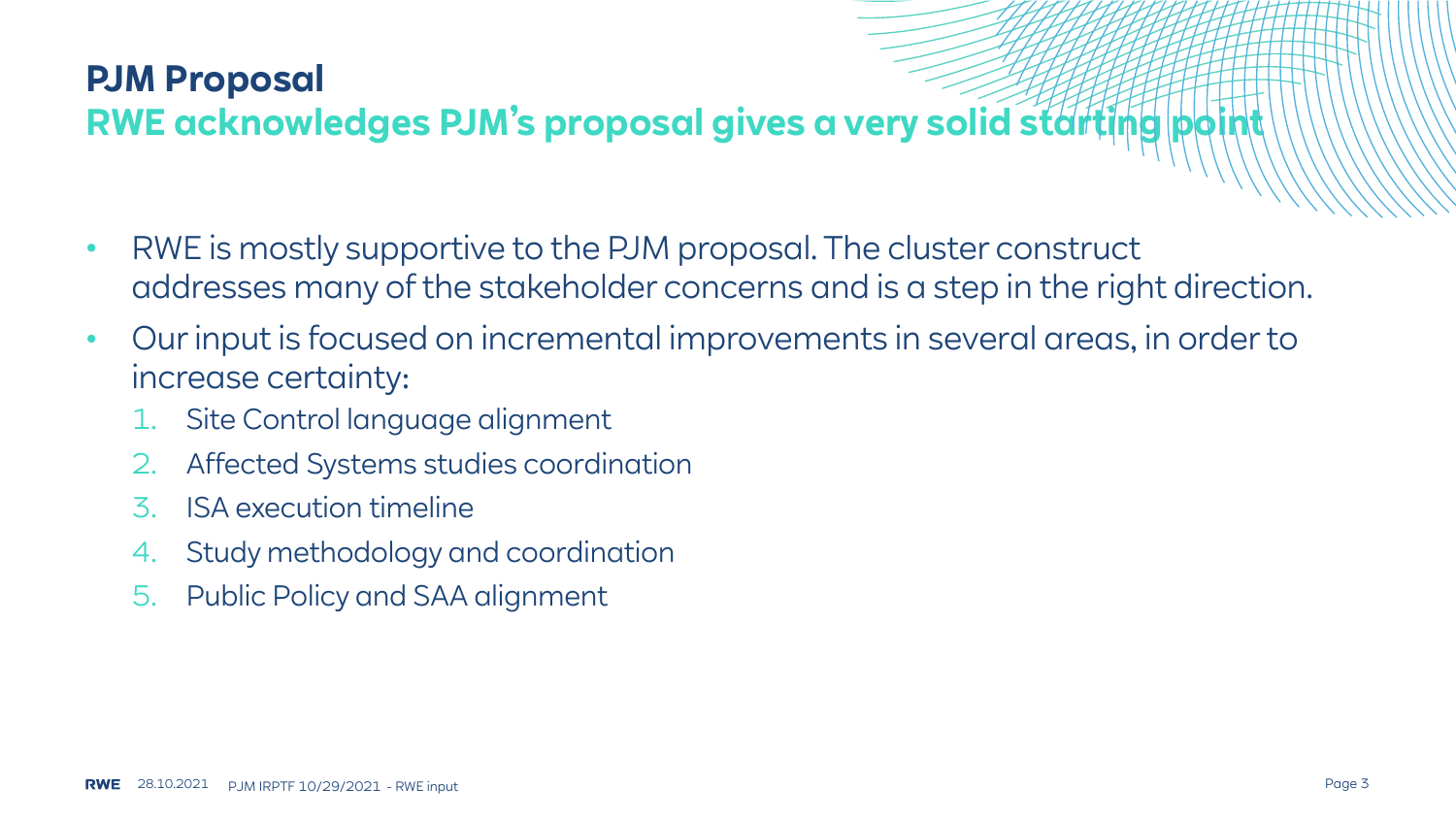## **Improvement Area 1**

### **Site Control Requirements need alignment with Transmission input and consistency on term requirements**

**Current PJM proposal:** *At IC Decision 1, provide 50% of site control for customer interconnection facilities and interconnection switchyard (if applicable) and provide 100% of site control for generation facility site. At Decision Point 3 the lease terms need to be additional 5 years from the last day of Phase 3.*

### **Proposed RWE Improvements:**

- Interconnection Facilities 50% should be moved at IC Decision Point 2 (TO input may not be available at Decision Point 1).
- Adjust lease term requirement to 3 years\* from last day of Phase 3. The 3-year\* duration is consistent with current PJM requirements.
- Needs further clarification on what changes are permitted vs. not permitted.
- RWE strongly opposes the idea of security or cash deposits in lieu of site control.

**\***Considering two-year timeline for completing queue studies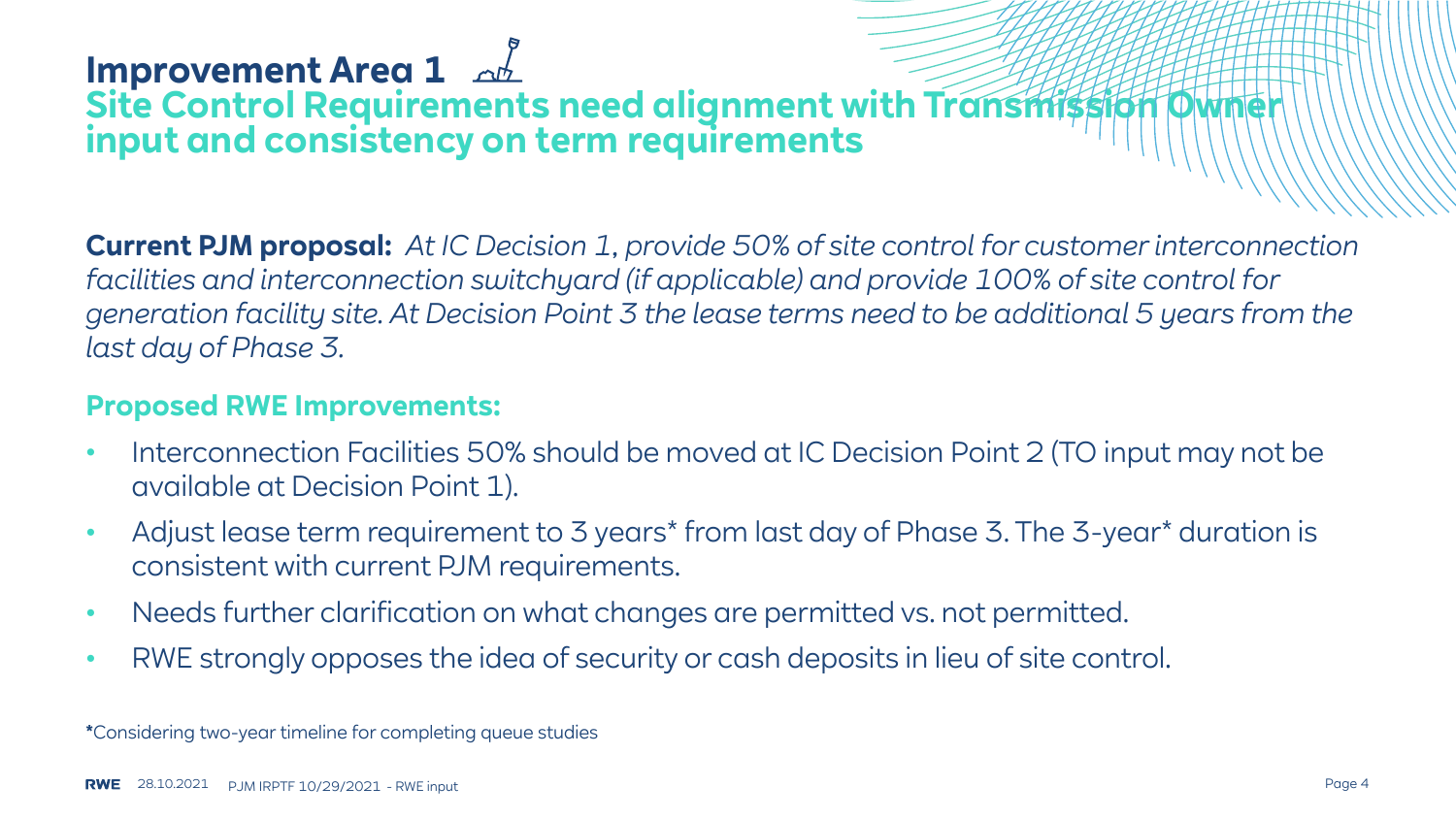## **Improvement Area 2**

**Affected Systems study coordination remains a major area of concern**

**Current PJM proposal:** *During Phase 2 PJM will alert the customer whether they are required to enter into an Affected System Study Agreement with the neighboring entity. At Decision Point 2, Customer provides evidence of entering into an Affected System Study Agreement with a neighboring entity if required by this decision point or within 60 days of being notified by PJM, whichever is greater. At Phase 3, Final Affected system study results.*

- Current PJM proposal puts the burden of affected systems on the Interconnection Customer and the timeline is highly uncertain. ICs to put high money at risk at Decision Points 1 and 2 without understanding the affected system risks.
- We advocate a similar process to what MISO does, where, by Decision Point 2 the RTO/ISO coordinates and obtains the appropriate Affected Studies.
- There is not an easy fix, but we would like to see PJM discussing its reform with neighbors before filing with FERC, and where possible, align to existing processes.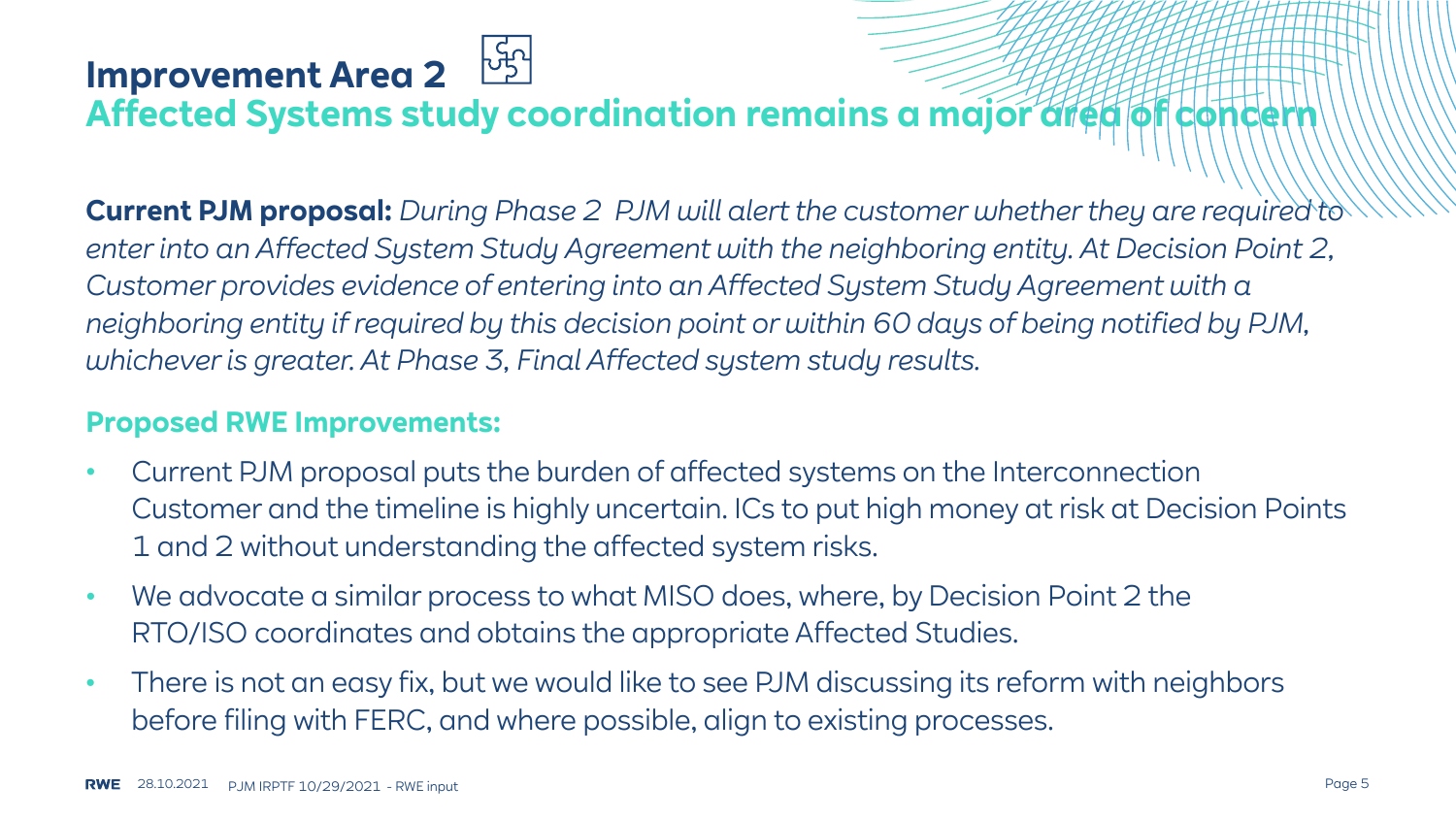## **Improvement Area 3**

## **ISA Execution Timeline. Status Quo is the preferred option.**

23

**Current PJM proposal:** *IC needs to execute the Interconnection Service Agreement 15 business days from issuance.*

- Interconnection Customers need enough time for Developers' Boards to approve once final ISA agreement is tendered for execution.
- RWE advocates for the Status Quo (60 days).
- As an option PJM could keep the 60 days and make the Transmission Owner execution concurrent within that period.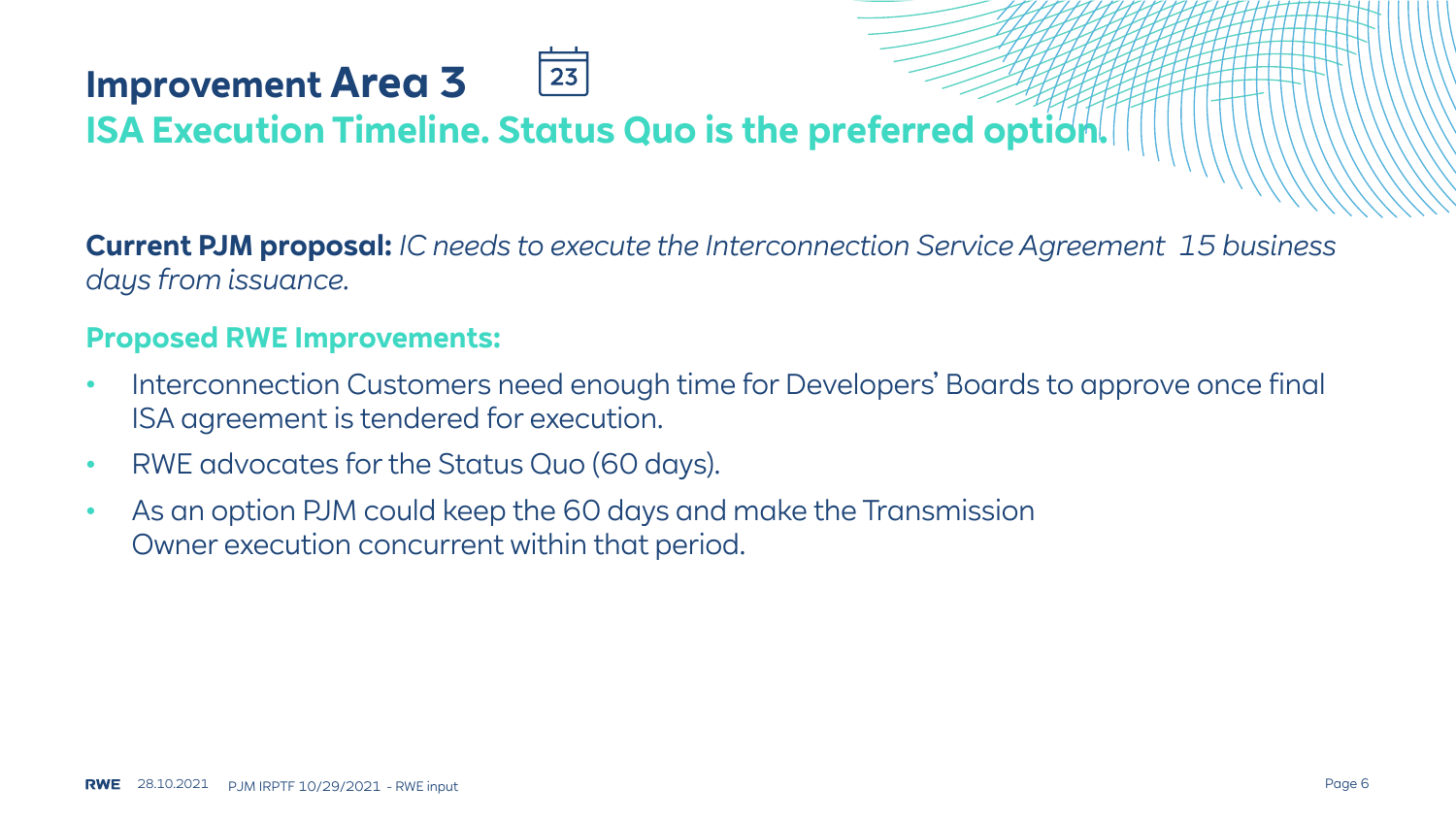### **Improvement Area 4 Cluster Study Methodology should be further discussed, and energy deliverability outlet issues properly addressed.**

**Current PJM proposal:** *Status Quo in the latest Matrix. New Generation Deliverability criteria being discussed in the Planning Committee.*

- RWE would like to understand what the cost implications of the new Generation Deliverability criteria are, as well as understand when PJM would apply it once approved.
- With the current analytical methodology, there is a concern that some necessary outlet network upgrades in solar generation pockets are not being identified (see next slide).
- PJM does provide energy deliverability information on its System Impact Study. At a minimum, we would like to see this information being provided to Interconnection Customers at each Decision Point.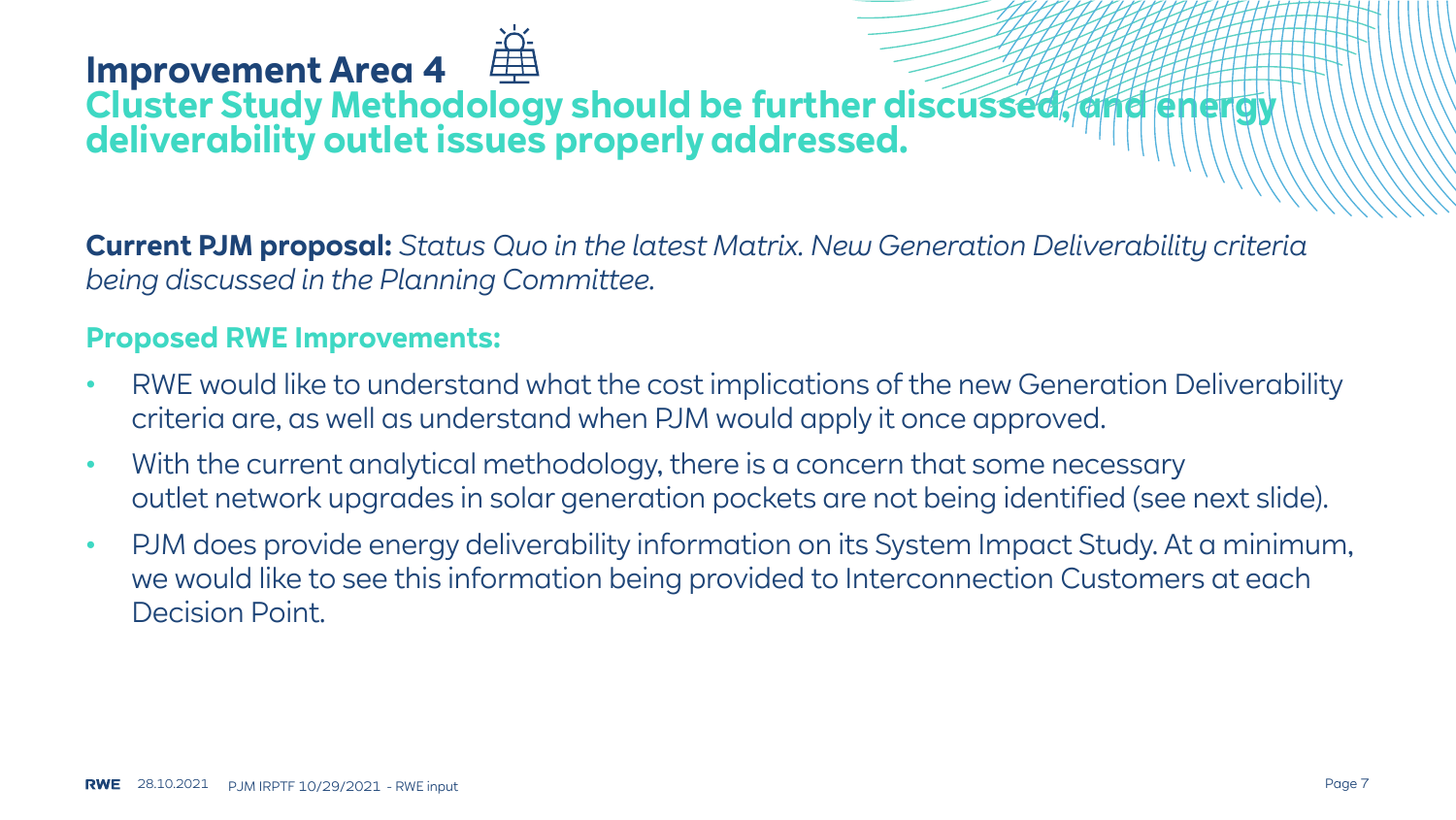### **Summer Peak Study Methodology Current dispatch methodology to CIR levels may create congesti problems on solar generation pockets**

• PJM's Summer Peak study dispatched solar at CIR level and solar is not ramped up on Generation Deliverability studies. The result is that outlet upgrades to address N-1 violations at full energy level are not identified in the SIS.

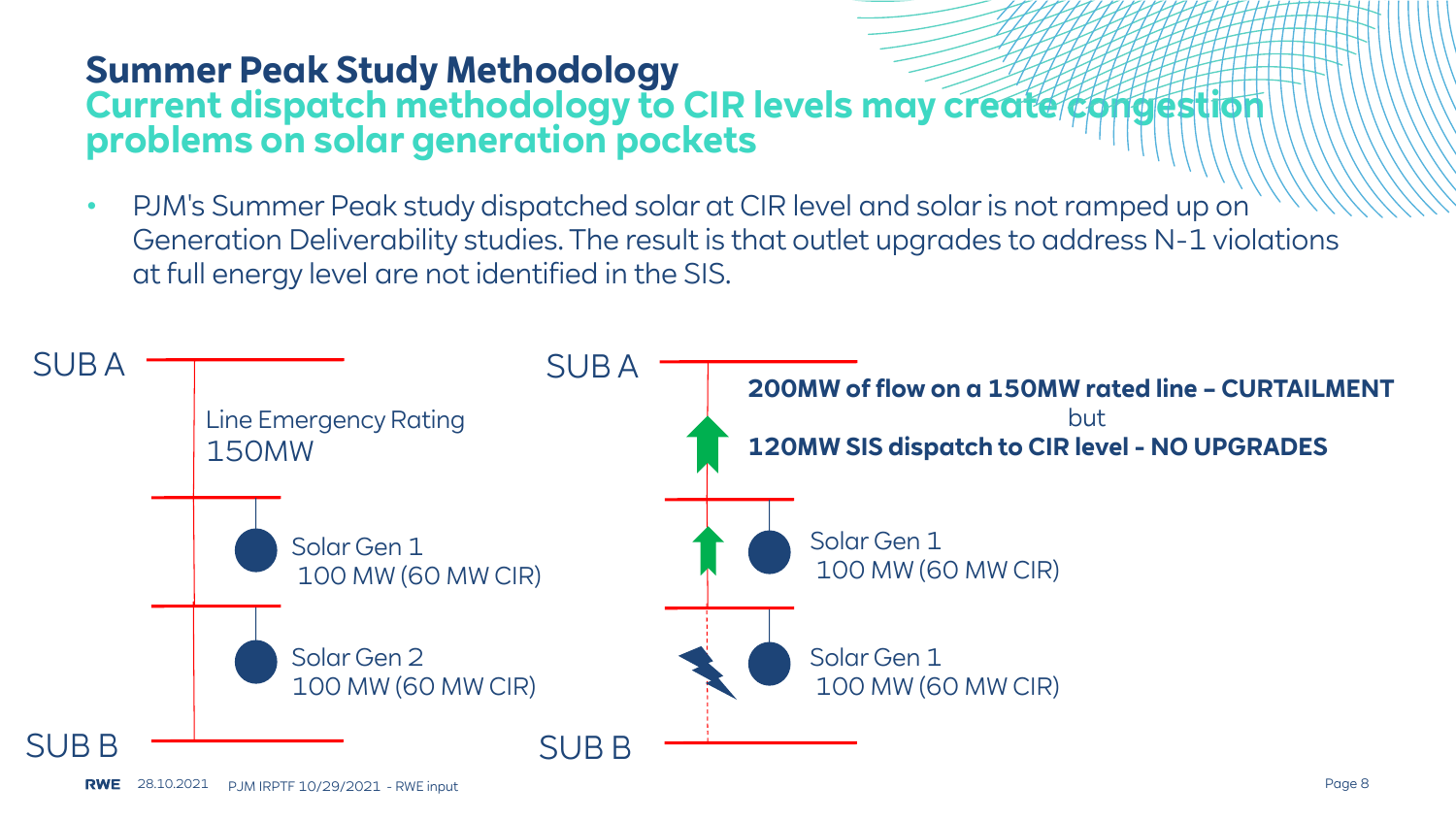## **Improvement Area 5 Queue reform and Public Policy alignment should be further exp the IPRTF packages**

### **Current PJM proposal:** *Not discussed in the IPRTF*

- Clarify geographical and electrical definition of the study clusters during package discussion.
- RWE would like to understand PJM's approach to coordinate study clusters with Public Policy and/or State Agreement Approach initiatives.
- Specific questions remain on:
	- Modeling of SAA upgrades once approved
	- Impact on existing queued projects
	- Eligibility of new network upgrades identified in a cluster to be designated as Public Policy and/or be considered under a SAA.